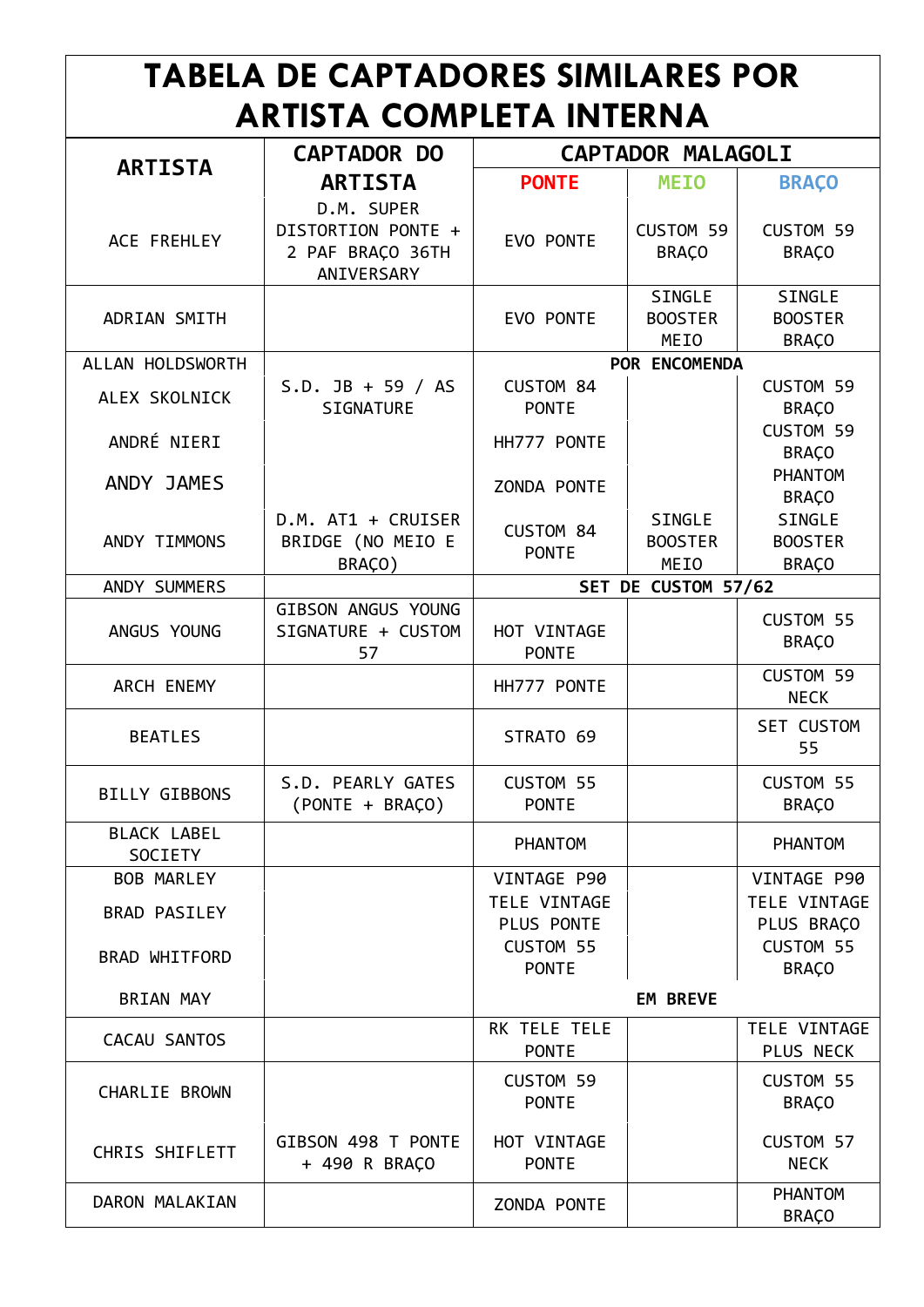| DAVE GROHL                                  | <b>GIBSON BURSTBUCKER</b><br>2 PONTE                                                         | CUSTOM 55<br><b>PONTE</b>                        |                                | CUSTOM 55<br><b>BRAÇO</b>                              |
|---------------------------------------------|----------------------------------------------------------------------------------------------|--------------------------------------------------|--------------------------------|--------------------------------------------------------|
|                                             | <b>GIBSON BURSTBUCKER</b><br>1 BRAÇO                                                         |                                                  |                                |                                                        |
| DAVE MURRAY HHH                             |                                                                                              | HOT BLADE<br><b>PONTE</b>                        | LITTLE<br><b>HH777</b><br>MEIO | 59 RAILS<br><b>BRAÇO</b>                               |
| DAVE MURRAY HSH                             |                                                                                              | EVO PONTE                                        | CUSTOM 54<br>MEIO              | CUSTOM 54<br><b>BRAÇO</b>                              |
| <b>DAVE MUSTAINE</b>                        |                                                                                              | PHANTOM PONTE                                    |                                | <b>PHANTOM</b><br><b>BRAÇO</b>                         |
| DAVID GILMOUR                               | SSL-5 PONTE +<br>FENDER CUSTOM MEIO<br>E BRAÇO                                               | CUSTOM 69<br>CUSTOM D.G.<br><b>PONTE</b><br>MEIO |                                | CUSTOM 54<br><b>BRAÇO</b>                              |
| <b>DEEP PURPLE</b>                          |                                                                                              |                                                  |                                |                                                        |
| DIMEBAG DARRELL                             | S.D. DIMEBUCKER +<br>59 BRAÇO                                                                | MR BILL PONTE                                    |                                | CUSTOM 59<br><b>BRAÇO</b>                              |
| DOUG ALDRICH                                | SUHR ALDRICH (PONTE<br>E BRAÇO)                                                              | HH777 PONTE                                      |                                | HH777 BRAÇO                                            |
| DUFF McKAGAN                                |                                                                                              | J-HOT PONTE                                      |                                | CUSTOM 51<br><b>BRAÇO</b>                              |
| EDU ARDANUY                                 | JB PONTE - S.D. 59<br>BRAÇO - SSL-1 MEIO                                                     | CUSTOM 84<br><b>PONTE</b>                        | CUSTOM 54<br>MEIO              | CUSTOM 59<br><b>BRAÇO</b>                              |
| ERIC CLAPTON - ES-<br>335                   | VINTAGE NOISELESS                                                                            | CUSTOM 55<br><b>PONTE</b>                        |                                | CUSTOM 55<br><b>BRAÇO</b>                              |
|                                             |                                                                                              |                                                  |                                |                                                        |
| ERIC CLAPTON -<br><b>BLACKIE</b>            | FENDER ANOS 50                                                                               |                                                  | SET DE CUSTOM 54               |                                                        |
| ERIC CLAPTON -<br>LUCY                      | GIBSON - CUSTOM<br>BUCKER (ALNICO 3)                                                         |                                                  | <b>SET DE CUSTOM 59</b>        |                                                        |
| ERIC JOHNSON                                | PONTE CUSTOM 69<br>ALNICO 5 - BRAÇO<br>CUSTOM 54 ALNICO 3<br>- MEIO CUSTOM 57/62<br>ALNICO 3 | DALLAS PONTE                                     | CUSTOM 54<br>MEIO              | CUSTOM 54<br><b>BRAÇO</b>                              |
| EVH KRAMER 1984                             | GIBSON 84 T                                                                                  | CUSTOM 84<br><b>PONTE</b>                        | <b>HOT</b><br><b>VINTAGE</b>   | CUSTOM 59<br><b>BRAÇO</b><br>CUSTOM 55<br><b>BRAÇO</b> |
| GARY HOLT                                   | EMG 81/85                                                                                    | PHANTOM PONTE                                    |                                | <b>PHANTOM</b><br><b>BRAÇO</b>                         |
| GARY MOORE - BFG                            | <b>BURSTBUCKER 3 PONTE</b><br>+ P90                                                          | CUSTOM 55<br><b>PONTE</b>                        |                                | VINTAGE P90<br><b>BRAÇO</b>                            |
| GARY MOORE - LP<br><b>STANDARD</b>          | <b>BURSTBUCKER PRO</b><br>(PONTE E BRAÇO)                                                    | CUSTOM 59<br><b>PONTE</b>                        |                                | CUSTOM 59<br><b>BRAÇO</b>                              |
| <b>GEDDY LEE</b>                            | JAZZ BASS VINTAGE<br>(PONTE E BRAÇO)                                                         | CUSTOM 60<br><b>PONTE</b>                        |                                | CUSTOM 60<br><b>BRAÇO</b>                              |
| GEORGE HARRINSON -                          | GIBSON - CUSTOM                                                                              | CUSTOM 55                                        |                                | CUSTOM 55                                              |
| <b>LUCY</b>                                 | BUCKER (ALNICO 3)                                                                            | <b>PONTE</b>                                     |                                | <b>BRAÇO</b>                                           |
| <b>GEORGE LYNCH</b><br><b>GEEZER BUTLER</b> |                                                                                              | CUSTOM 60                                        | POR ENCOMENDA                  | CUSTOM 51                                              |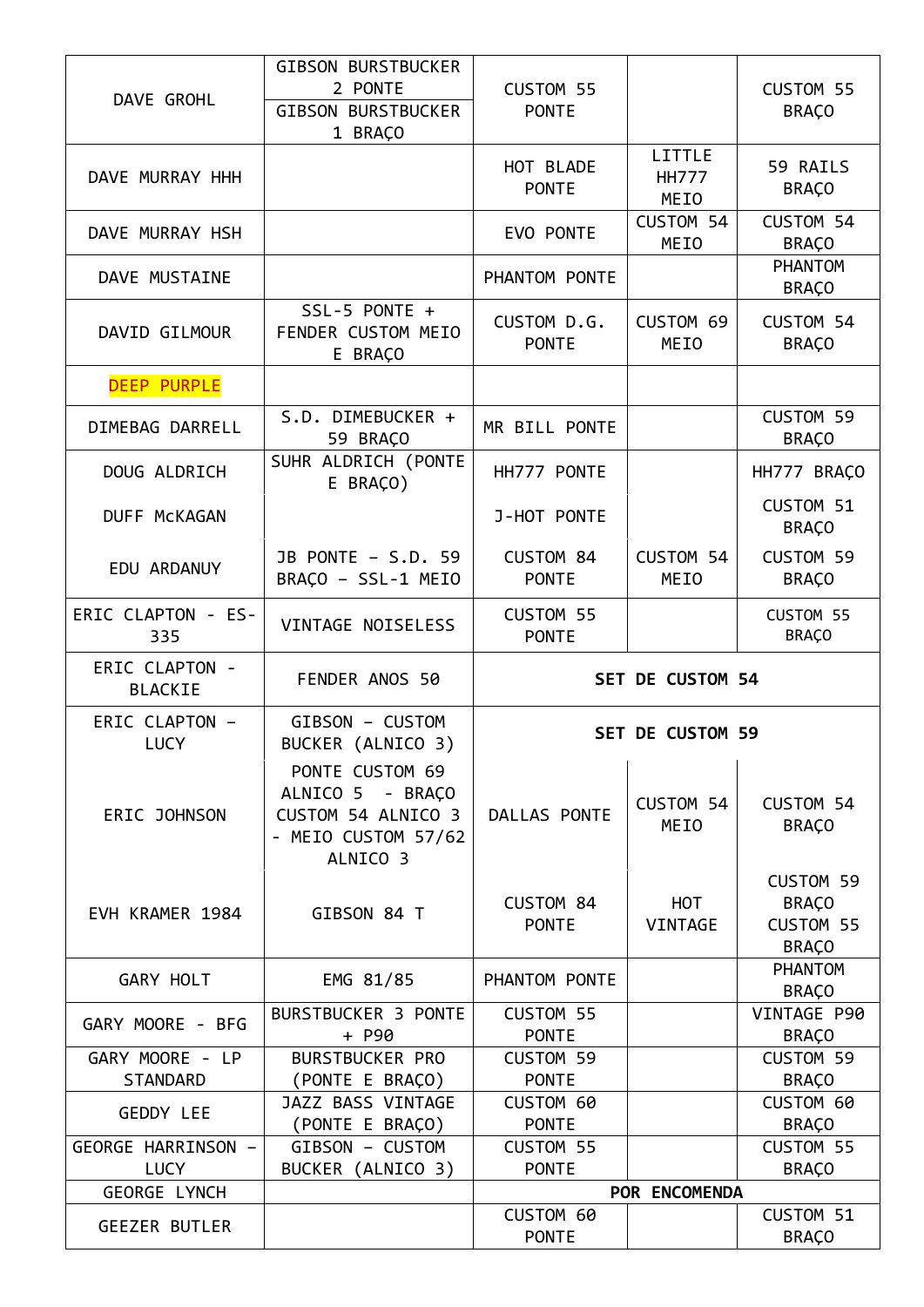| MATEUS ASATO                |                                                                  | CUSTOM 59                                                     | CUSTOM 54                      | CUSTOM 54                                   |
|-----------------------------|------------------------------------------------------------------|---------------------------------------------------------------|--------------------------------|---------------------------------------------|
| <b>GREG HOWE</b>            | D.M. BREED PONTE -<br>FAST TRACK 1 - AIR<br>CLASSIC              | <b>PONTE</b><br>MEIO<br>SINGLE<br>CUSTOM 84<br><b>BOOSTER</b> |                                | <b>BRAÇO</b><br>CUSTOM II-S<br><b>BRAÇO</b> |
| <b>GUTHRIE GOVAN</b>        |                                                                  | HH777 PONTE                                                   | <b>CUSTOM</b><br>57/62<br>MEIO | CUSTOM 59<br><b>BRAÇO</b>                   |
| <b>HENDRIX</b>              | FENDER CUSTOM 69                                                 |                                                               | SET DE CUSTOM 69               |                                             |
| <b>JACO PASTORIUS</b>       | JAZZ BASS VINTAGE<br>(PONTE E BRAÇO)                             | CUSTOM 60 PONTE                                               |                                | CUSTOM 60<br><b>BRAÇO</b>                   |
| <b>JAMES HETFIELD</b>       |                                                                  | PHANTOM PONTE                                                 |                                | PHANTOM BRAÇO                               |
| <b>JANICK GERS</b>          |                                                                  | LITTLE HH777<br><b>PONTE</b>                                  | <b>CUSTOM 54</b><br>MEIO       | 59 RAILS BRAÇO                              |
| <b>JERRY CANTRELL</b>       | S.D. JB MODIFICADO                                               | PICKUP LAB - POLYSOL (ALNICO 5)                               |                                |                                             |
| <b>JERRY HORTON</b>         | $S.D.$ JB + 59                                                   | <b>CUSTOM 84 PONTE</b>                                        |                                | CUSTOM 59<br><b>BRAÇO</b>                   |
| JIMMY PAGE -<br>DOUBLE NECK | GIBSON 490 R                                                     | CUSTOM 55 PONTE                                               |                                | CUSTOM 55<br><b>BRAÇO</b>                   |
| JIMMY PAGE -<br>NUMBER TWO  | "NUMBER TWO"BUCKER<br>PONTE+J.PAGE<br><b>BURSTBUCKER</b>         | CUSTOM 59 PONTE                                               |                                | CUSTOM 55<br><b>BRAÇO</b>                   |
| JOE BONAMASSA               | BURSTBUCKER 2 E 3 /<br>S.D. SIGNATURE HB                         | <b>CUSTOM 55 PONTE</b>                                        |                                | CUSTOM 55<br><b>BRAÇO</b>                   |
| <b>JOE PERRY</b>            |                                                                  | CUSTOM 55 PONTE                                               |                                | CUSTOM 55<br><b>BRAÇO</b>                   |
| JOE SATRIANI                | $D.M.$ FRED PONTE $+$<br>PAF JOE                                 | PAF PLUS OU<br>CUSTOM 59 PONTE                                | SINGLE<br><b>BOOSTER</b>       | PAF PLUS BRAÇO                              |
| <b>JOHN FRUSCIANTE</b>      | S.D. SSL-1 E FENDER<br>1961                                      | CUSTOM 54 PONTE                                               | CUSTOM 54<br>MEIO              | CUSTOM 54<br><b>BRAÇO</b>                   |
| <b>JOHN MAYER</b>           | FENDER BIG DIPPER                                                |                                                               | <b>SET DALLAS</b>              |                                             |
| JOHN PETRUCCI               |                                                                  | EVO/PHANTOM/<br>HH777 BLADE<br><b>PONTE</b>                   |                                | CUSTOM 59<br><b>BRACO</b>                   |
| <b>JUDAS PRIEST</b>         |                                                                  | <b>CUSTOM 84 PONTE</b>                                        |                                | CUSTOM 59<br><b>BRAÇO</b>                   |
| JUNINHO AFRAM               | PARALLEL AXIS<br>(PONTE), 59 MODEL<br>(BRAÇO) OU SSL 4<br>(MEIO) | <b>CUSTOM 84 PONTE</b>                                        | <b>DALLAS</b><br>MEIO          | CUSTOM 59<br><b>BRAÇO</b>                   |
| KIKO LOUREIRO               |                                                                  | <b>DISTORTION</b><br><b>PONTE</b>                             | HOT<br>CERAMIC                 | EVO BRAÇO                                   |
| KIRK HAMMETT                |                                                                  | PHANTOM PONTE                                                 |                                | PHANTOM BRAÇO                               |
| KURT COBAIN                 |                                                                  | EVO PONTE                                                     |                                | CUSTOM 59<br><b>BRAÇO</b>                   |
| LAMB OF GOD                 |                                                                  | <b>NAPALM</b>                                                 |                                | <b>NAPALM</b>                               |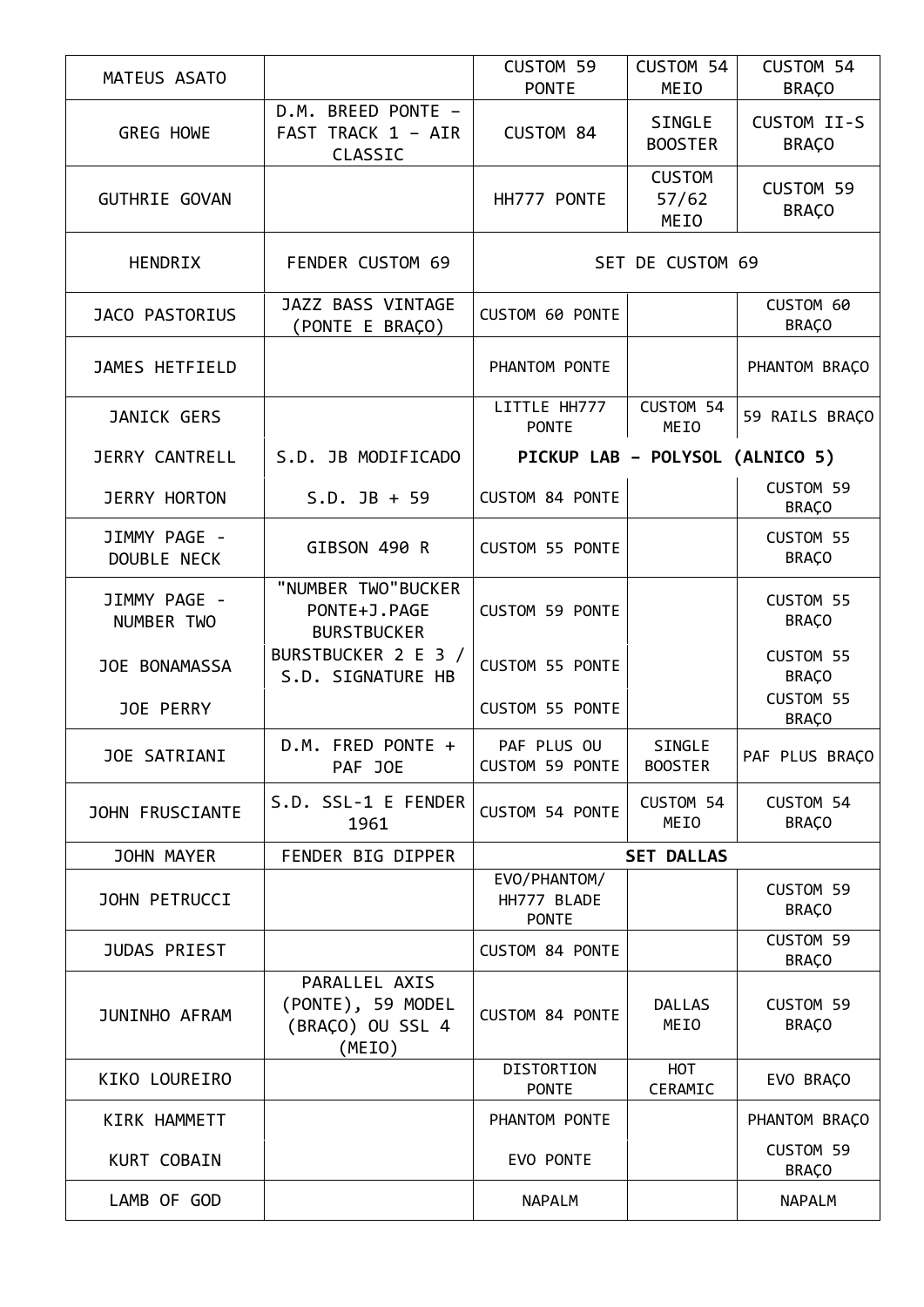| MARCUS MILLER          | JAZZ BASS VINTAGE<br>(PONTE E BRAÇO)                | CUSTOM 60 PONTE                  |                                        | CUSTOM 60<br><b>BRAÇO</b>        |
|------------------------|-----------------------------------------------------|----------------------------------|----------------------------------------|----------------------------------|
| MARK KNOPFLER          | TEXAS ESPECIAL                                      | SET DE CUSTOM DALLAS             |                                        |                                  |
| MARK TREMONTI          | PRS - TREMONTI<br>T+TREMONTI BASS                   | EVO PONTE + CUSTOM 59 BRAÇO      |                                        |                                  |
|                        |                                                     | SET DE CUSTOM 54 OU              |                                        |                                  |
| MATEUS ASATO           |                                                     | CUSTOM 59<br><b>PONTE</b>        | CUSTOM 54<br>MEIO                      | CUSTOM 54<br><b>BRAÇO</b>        |
| MATT BLACKETT          | BLACKOUT S.D.                                       | PHANTOM PONTE                    |                                        | <b>PHANTOM</b><br><b>BRAÇO</b>   |
| METÁLICA               |                                                     | PHANTOM PONTE                    |                                        | <b>PHANTOM</b><br><b>BRAÇO</b>   |
| MICK THOMSON           |                                                     | PHANTOM PONTE                    |                                        | PHANTOM<br><b>BRAÇO</b>          |
| MUNKY E HEAD           |                                                     | DISTORTION 7<br><b>CORDAS</b>    |                                        | EVO 7 CORDAS                     |
| NICK JOHNSTON          |                                                     |                                  | POR ENCOMENDA                          |                                  |
| NOEL GALLAGHER         | CLASSIC 57                                          | CUSTOM 55<br><b>PONTE</b>        |                                        | CUSTOM 55<br><b>BRAÇO</b>        |
| NUNO BETTENCOURT       |                                                     | MR. BILL<br><b>PONTE</b>         |                                        | CUSTOM 59<br><b>BRAÇO</b>        |
| ORIANTHI               | PRS: HFS PONTE +<br>VINTAGE BASS BRAÇO              | EVO PONTE                        |                                        | CUSTOM 59<br><b>BRAÇO</b>        |
| <b>PANTERA</b>         |                                                     | MR. BILL                         |                                        | CUSTOM 59                        |
| POPA CHUBY             |                                                     |                                  |                                        |                                  |
| RANDY RHOADS           | S.D. JB PONTE+JAZZ<br><b>NECK</b>                   | CUSTOM 84<br><b>PONTE</b>        |                                        | CUSTOM 59<br><b>BRAÇO</b>        |
| RICHIE KOTZEN          | D.M. CHOPPER T +<br>TWANG KING BRAÇO                | <b>CUSTOM RK</b><br><b>PONTE</b> |                                        | <b>CUSTOM RK</b><br><b>BRAÇO</b> |
| RICHIE SAMBORA         | D.M. PAF PRO PONTE<br>+2 FENDER TEXAS<br>SPECIAL    | PAF PLUS<br><b>PONTE</b>         | <b>CUSTOM</b><br><b>DALLAS</b><br>MEIO | <b>CUSTOM</b><br>DALLAS BRAÇO    |
| RITCHIE BLACKMORE      | S.D. QUARTER POUND<br><b>FLAT</b>                   | QUARTER TONE<br><b>PONTE</b>     |                                        | QUARTER TONE<br><b>BRAÇO</b>     |
| ROBERT TRUJILLO        |                                                     | J.HOT PONTE                      |                                        | J.HOT BRAÇO                      |
| ROGER FRANCO           |                                                     | DISTORTION                       |                                        | CUSTOM 59                        |
| RORY GALLAGHER         | 3 CUSTOM'60S<br>SINGLE-COIL STRAT<br><b>PICKUPS</b> | SET DE CUSTOM 57/62              |                                        |                                  |
| SANTANA                | PRS SANTANA III                                     | HOT VINTAGE<br><b>PONTE</b>      |                                        | CUSTOM 59<br><b>BRAÇO</b>        |
| <b>SCOTT HENDERSON</b> | SUHR FL STANDARD -<br>FL CLASSIC                    | <b>PICKUP LAB</b>                |                                        |                                  |
| <b>SLASH</b>           | ALNICO 2 PRO -<br><b>SLASH</b>                      | CUSTOM II - S<br><b>PONTE</b>    |                                        | CUSTOM II -<br>S BRAÇO           |
| SRV - ONE              | <b>FENDER 1959</b>                                  |                                  | SET DE CUSTOM 54                       |                                  |
| SRV - SIGNATURE        | TEXAS ESPECIAL                                      | SET DE CUSTOM DALLAS             |                                        |                                  |
| STEVE HARRIS           |                                                     |                                  | CUSTOM 63 (PRECISION)                  |                                  |